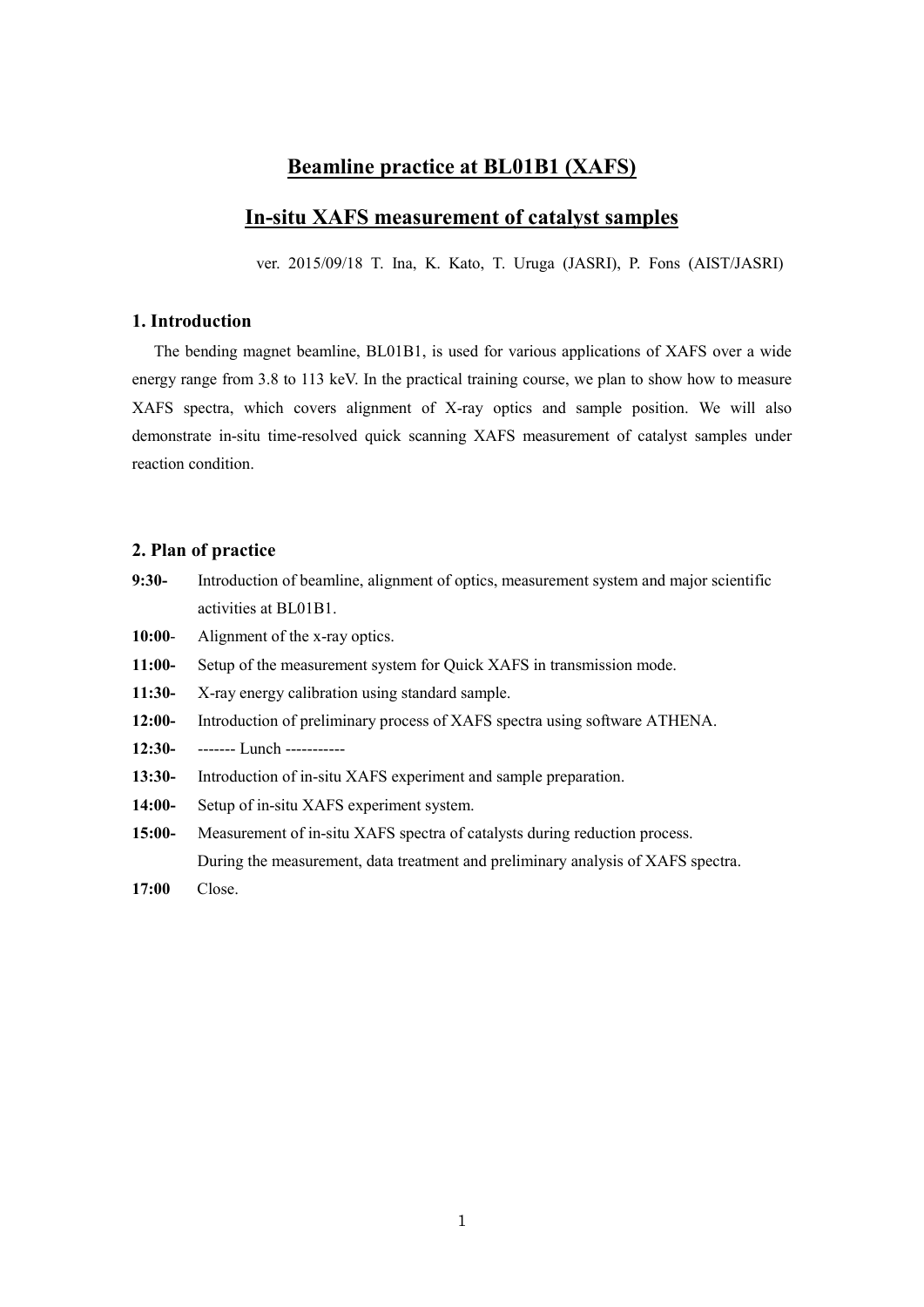### **3. Alignment of x-ray optics and experimental stage**

- Figure 1 shows schematic layout of BL01B1.
- $\bullet$  Main operation in alignment of x-ray optics is follows.
	- $\triangleright$  Switch of diffraction plane of monochromator crystals between Si(111), Si(311) and Si(511) to cover energy range for XAFS measurements.
	- $\triangleright$  Change of glancing angle of mirror to remove higher-harmonic x-rays.
- Above operation slightly changes beam height downstream of monochromator.
- Fine adjustment of slits and mirrors in the optics hutch is done by measuring x-ray intensity using 1st ionization chamber in the experimental hutch (Fig. 2).
- The height of experimental stage in the experimental hutch is adjusted to x-ray beam by scanning in vertical direction.
- Fixed beam condition is achieved by adjusting the rotation angle of 1st crystal of monochromator around beam axis to 2nd crystal.
- The control program for operation of x-ray optics realizes following x-ray beam.
	- $\triangleright$  Quite low contamination (<10<sup>-5</sup>) of higher harmonics.
	- $\triangleright$  Fixed beam position during XAFS scans passing through the center of slits in the experimental hutch.
	- $\triangleright$  Focused beam in vertical direction (0.1-0.2 mm).
- In the BL practice, the participants will align the optics following the manual upped on the WEB site, [http://bl01b1.spring8.or.jp/BL01B1opticsmanEng040213.html.](http://bl01b1.spring8.or.jp/BL01B1opticsmanEng040213.html)

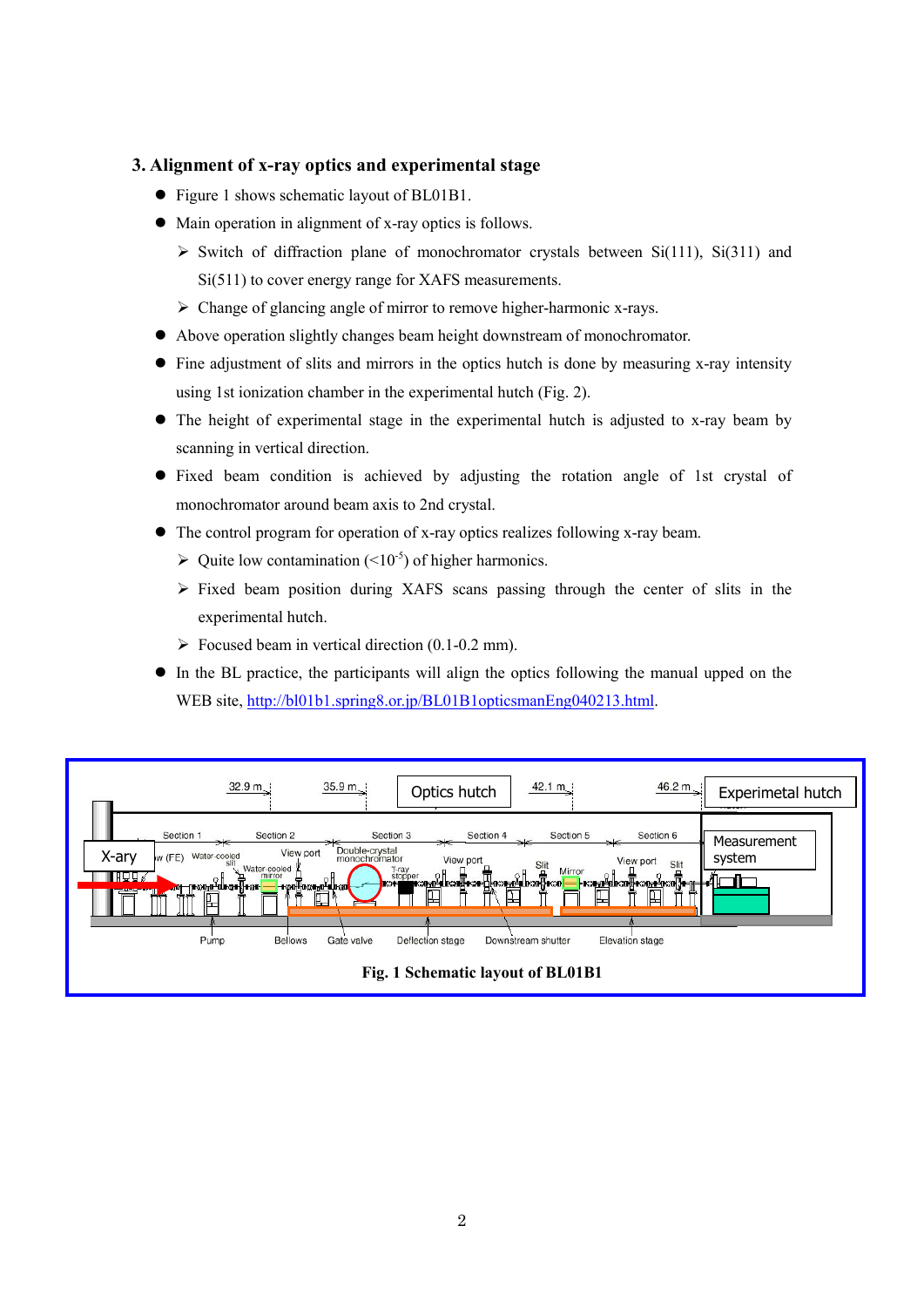### **4. Quick XAFS measurement in transmission mode**

- Quick XAFS measurement is realized by data storage of x-ray detector output signals and Bragg angles of monochromator in each memory board during continuous scanning.
- The arrangement and control system for transmission mode Quick XAFS measurements are shown in Figs. 2 and 3.
- Setup the ionization chambers.
	- $\triangleright$  Select and flow adequate gases for ionization chamber.
	- $\triangleright$  Gases are selected to have the following absorption ratio of incident x-rays; 10-30 % for I0 chamber and 70-90 % for I chamber, respectively.
	- Gases are listed in the WEB site, http://bl01b1.spring8.or.jp/RatioI0.html and http://bl01b1.spring8.or.jp/RatioI1.html.
- Setup of measurement system
	- $\triangleright$  Set the beam size incident on the sample by slit opening.
	- $\triangleright$  Set the gain of current amplifiers (Amp) for each ionization chamber.
- Operation of program of Quick XAFS measurement
	- $\triangleright$  Set the following parameters in the operation program
		- $\Diamond$  Energy range and step for a XAFS spectrum
		- $\Diamond$  Total measurement time for a XAFS spectrum.

## **5. Preliminary process of XAFS spectra using software ATHENA**

- The row data of Quick XAFS spectra are processed to the ATHENA-readable data format.
- ATHENA processes the measured XAFS spectra, such as background removal and Fourier transforms.
	- ATHENA is one of most popular free software for processing XAFS data. <http://cars9.uchicago.edu/~ravel/software/>
	- $\triangleright$  Model fitting of XAFS data is done by another software ARTEMIS including interfaces to ATOMS and FEFF.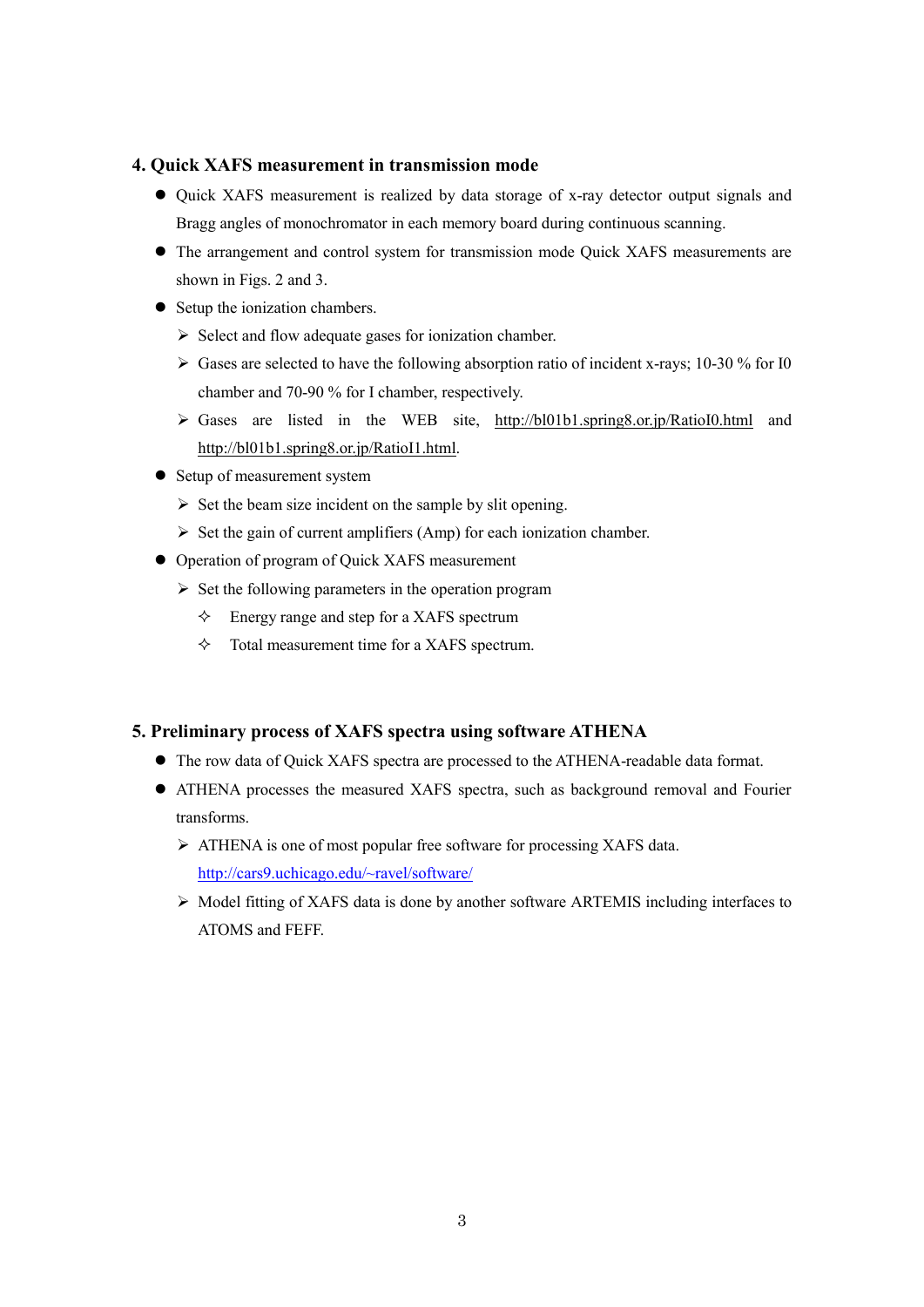

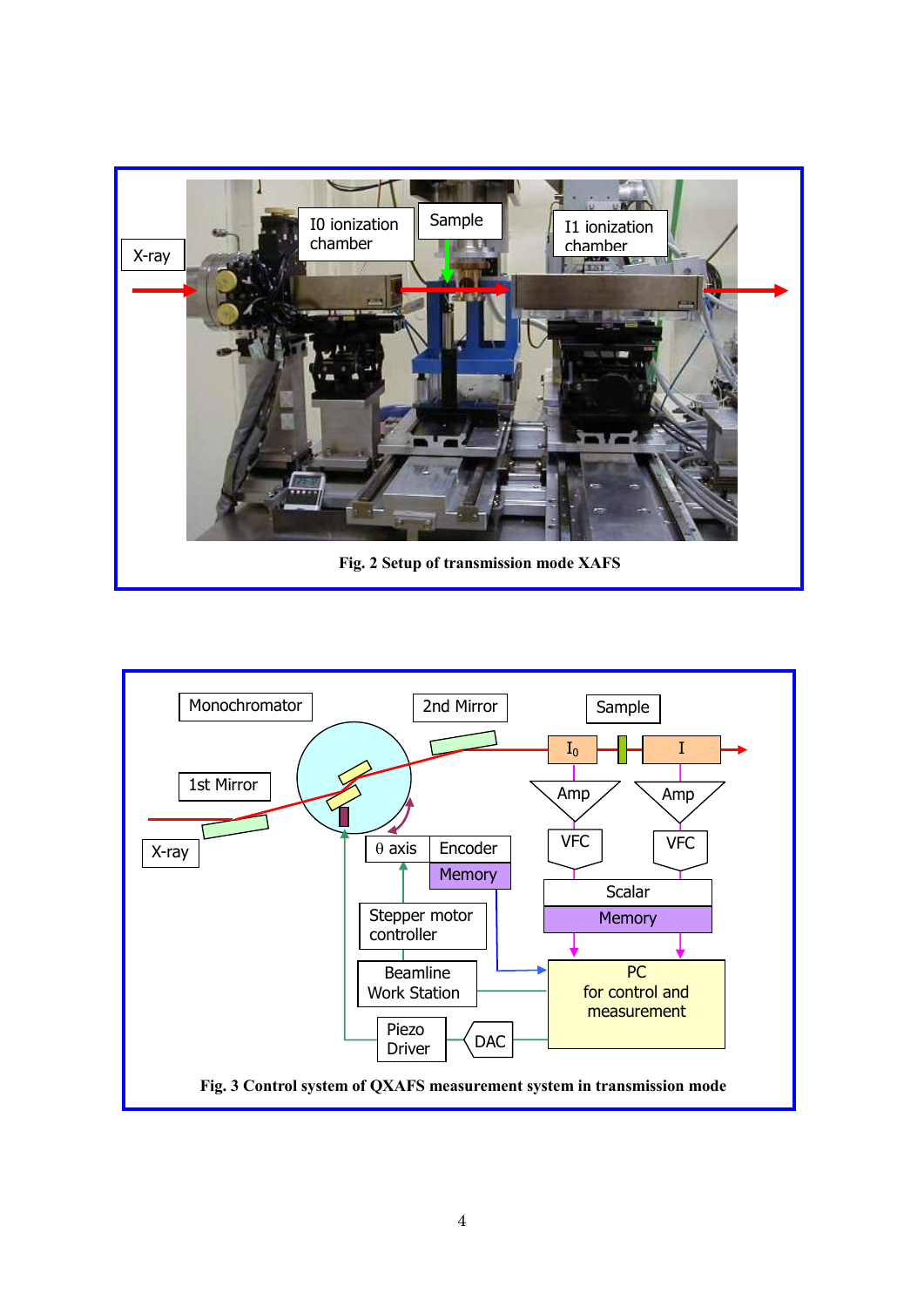## **6**. **Measurement of in-situ XAFS spectra in transmission mode**

### **6.1 Sample preparation**

- The sample for XAFS measurement is form into thin disks of 7 mm diameter by press machine with very weak pressing force.
- Put adequate number of disk samples (around 20) into sample holder to achieve edge jump absorbance around 1.

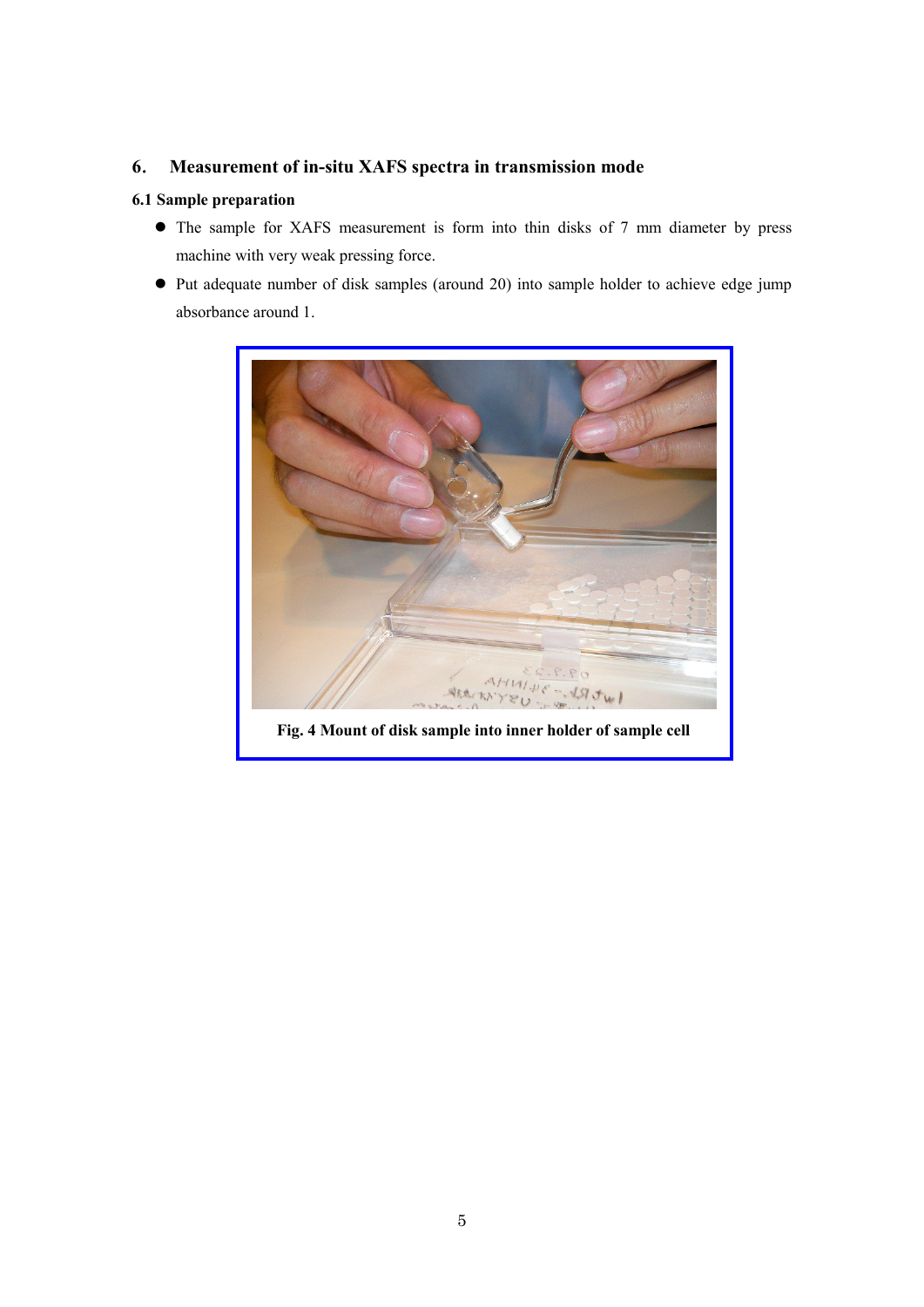### **6.2 Setup of in-situ XAFS equipments**

- Experimental condition in this in-situ measurement
	- Sample: Pd/USY catalyst
	- Measurement energy: around Pd K-edge (24.3 keV)
	- $\triangleright$  Sample temperature: room temperature
	- $\triangleright$  Reaction gases: H<sub>2</sub>, O<sub>2</sub>, He and their mixture
- Set the sample cell including disk samples.
- Connect Q-mass to outlet of sample cell to monitor the concentration of each outlet gas.



**Fig. 5 Setup of in-situ XAFS equipments**